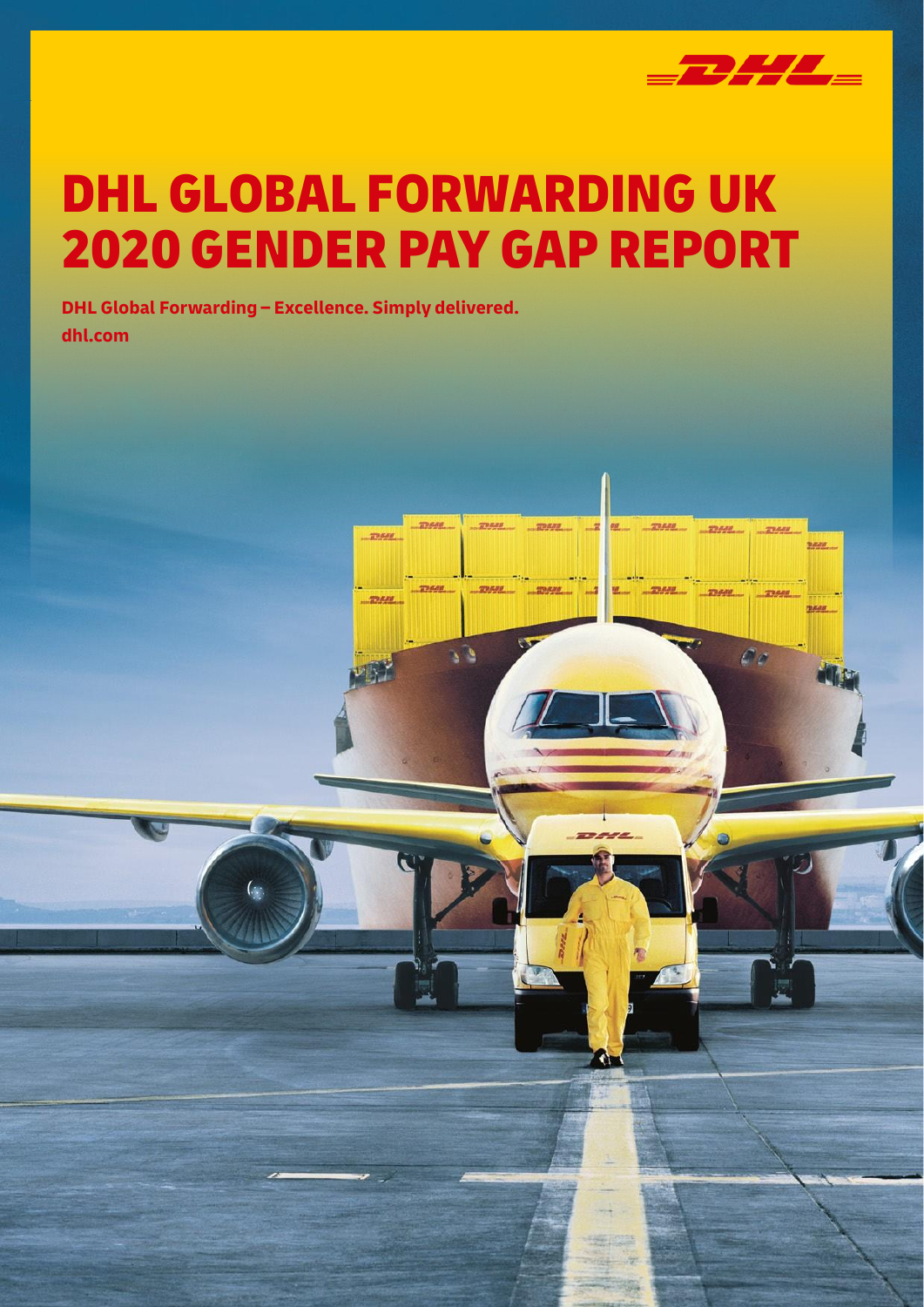## DHL GLOBAL FORWARDING UK 2020 GENDER PAY GAP REPORT

At DHL Global Forwarding UK, we believe that it is important to have a diverse and balanced workforce. We know that success comes from the commitment and energy of our people, and through creating an inclusive working environment where we invest in their futures, enabling them to value their contribution, grow with the organisation and make a difference.

In 2018, legislation required public and private companies with more than 250 employees to publish the average hourly pay difference between male and female employees. The regulations, which were introduced in the Equality Act 2010 (Gender Pay Gap Information) Regulations 2017, offered an opportunity for businesses to benchmark their pay structures against others and to analyse them in detail.

As an organisation, we appreciate that analysing this detail and reporting our findings is an excellent starting point in understanding our position, and to put in place a plan to address the differences highlighted in our male versus female mean and median pay and, more importantly, how we can attract, develop and promote more females within an industry which is tradionally male dominated.

This year's report focuses on 943 full-pay relevant employees who work for DHL Global Forwarding across the UK based on data as at 5 April 2020.

I confirm that DHL Global Forwarding UK's data has been calculated in accordance with the requirements of the Equality Act 2010 (Gender Pay Gap Information) Regulations 2017.



**Michael Young** Chief Executive Officer DHL Global Forwarding UK & Ireland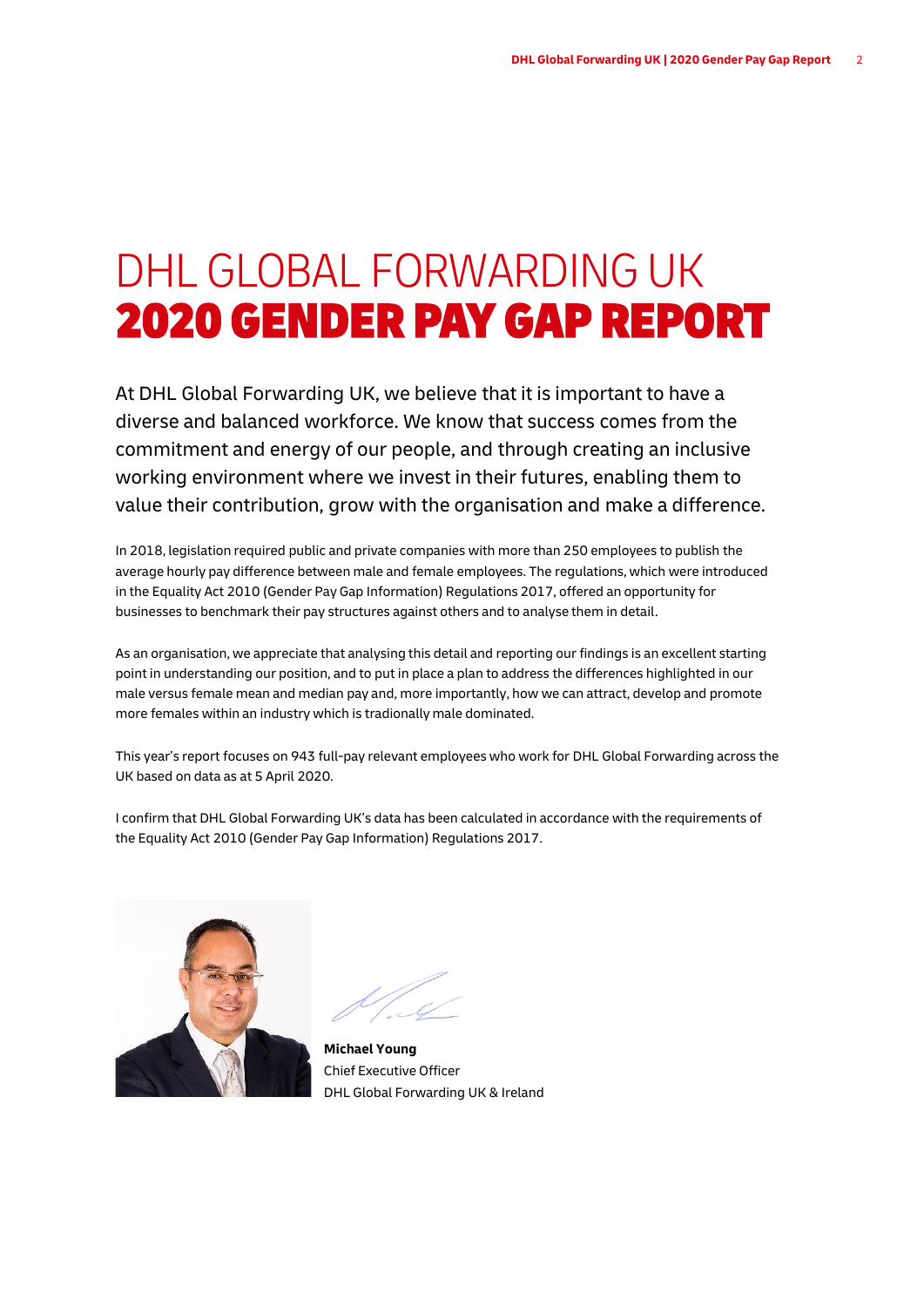

At DHL Global Forwarding UK, the difference between our mean hourly rate of pay for male full-pay relevant employees and that of female full-pay relevant employees for the reporting period is 16.63% - £22.13 per hour for males versus £18.45 per hour for females. This represents a £3.68 difference in the hourly rate between the genders in favour of males. Our findings are based on 616 (65%) male relevant employees versus 327 (35%) female relevant employees.

We are pleased to confirm that our gender pay gap has remained relatively stable since our last report submitted for 2018, however, we continue to take an opportunity to address and rectify issues during the annual pay review process.

By using a role classification system designed to objectively determine relative ranking/ sizing of positions to ensure jobs are grouped according to their impact within the organisation and business results, means jobs are fit for purpose, non-discriminatory, and that the job content and title reflect the role grade. This allows us to emphasise that all compensation packages are aligned according to the role grade and neither linked to the person nor to their performance but merely based on assessment of the position.

The difference between our median hourly rate of pay for male full-pay relevant employees and that of female full-pay relevant employees is 7.91% which has reduced from 10%. The company has had a downward shift in the total number of male and female employees since our last report, which is due to a number of employees being furloughed in the snapshot period. The median hourly rate has also increased for both genders, sitting at £15.80 per hour paid to males versus £14.55 per hour to females. This represents a £1.25 difference in favour of male median pay.

### GENDER PAY AND BONUS GAP

| <b>Difference</b><br>between males<br>and females | Mean average | <b>Median middle</b> |
|---------------------------------------------------|--------------|----------------------|
| Gender pay gap                                    | 16.63%       | 7.91%                |
| Gender bonus gap                                  | 45%          | 23%                  |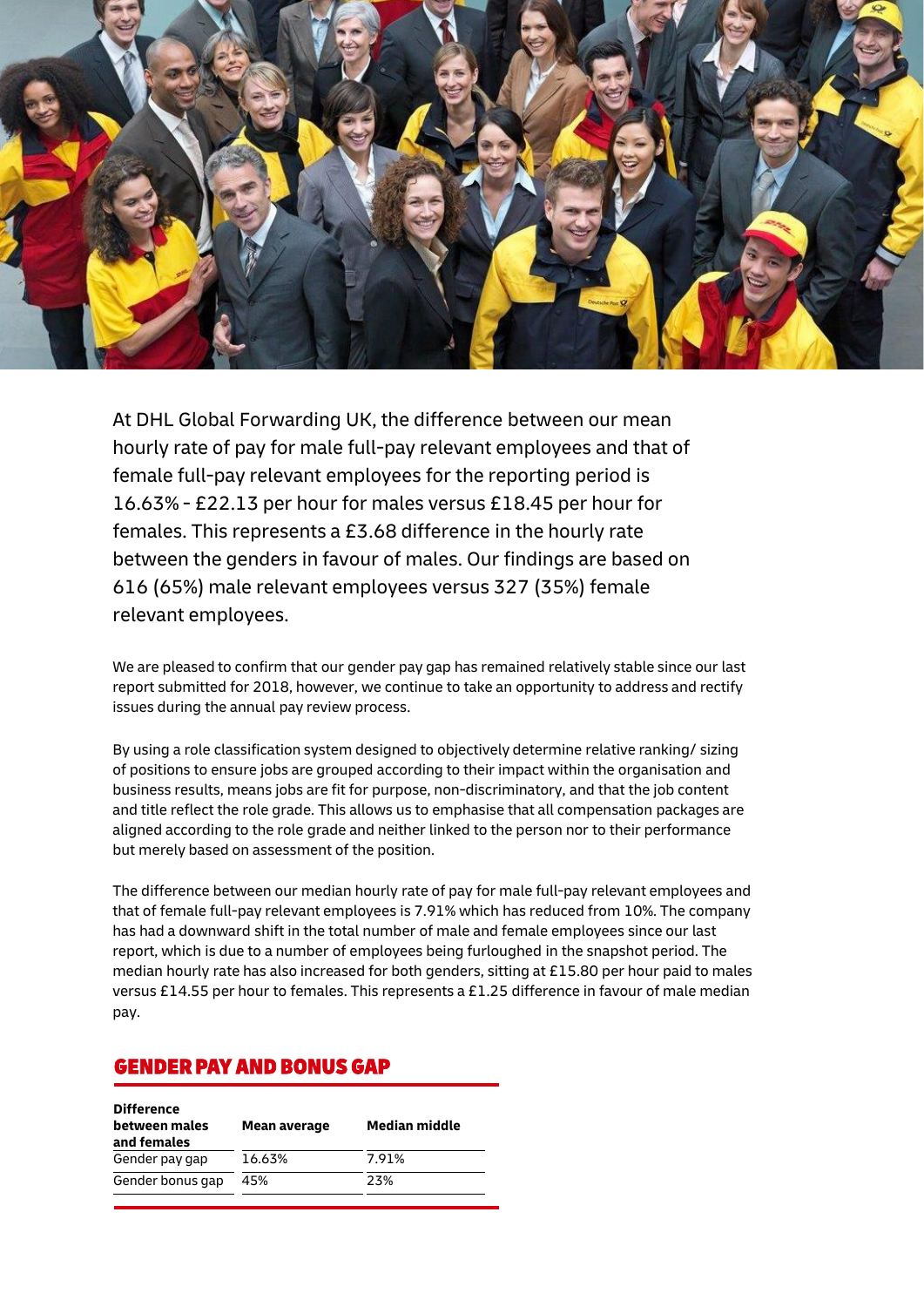## PROPORTION OF EMPLOYEES

#### FEMALE **MALE**



The number of female relevant employees who we paid a bonus to, versus the total number of female employees, is 31%. The number of male relevant employees who we paid a bonus to, versus the total number of male employees, is 34%. From a monetary perspective, the difference between the **mean** bonus that we paid to male relevant employees and that we paid to female relevant employees is 45%, or £11,127.35 versus £6,144.55.

# RECEIVING A 2019 BONUS **Bonus RECEIVING A 2019** BONUS 34% 66%

The difference between the **median** bonus that we paid to male relevant employees and that paid to female relevant employees is 23%, or £5,220 versus £3,999.08. When compared to data from 2018, the median gap shows a decrease, this is due to the availability of bonus data which was not available for previous reports.

Female **Male** 

#### PAY QUARTILES – MEDIAN

The charts below show the proportion of males and females in each pay quartile. The lowest quartile contains a near even split between the genders, however, when compared to the other quartiles, male relevant employees are greater, as demonstrated below.